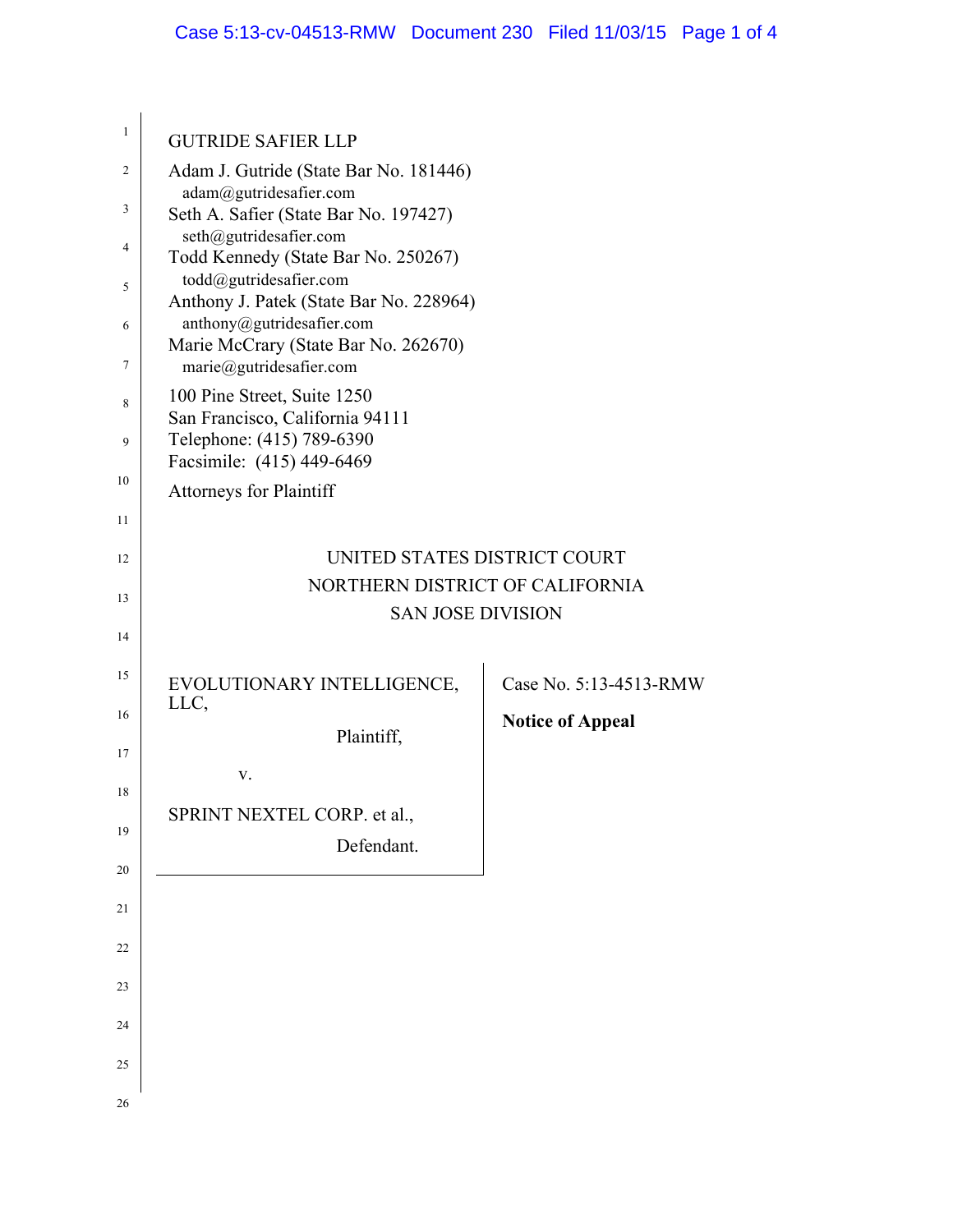| $\mathbf{1}$   | EVOLUTIONARY INTELLIGENCE,<br>LLC, | Case No. 5:13-cv-3587-RMW |
|----------------|------------------------------------|---------------------------|
| 2              | Plaintiff,                         |                           |
| 3              | V.                                 |                           |
| $\overline{4}$ | YELP, INC.,                        |                           |
| 5              | Defendant.                         |                           |
| 6              | EVOLUTIONARY INTELLIGENCE,<br>LLC, | Case No. 3:13-cv-4201-RMW |
| 7              | Plaintiff,                         |                           |
| 8              | V.                                 |                           |
| 9              | APPLE INC.,                        |                           |
| 10             | Defendant.                         |                           |
| 11             | EVOLUTIONARY INTELLIGENCE,<br>LLC, | Case No. 3:13-cv-4202-RMW |
| 12             | Plaintiff,                         |                           |
| 13             | V.                                 |                           |
| 14             | FACEBOOK, INC.,                    |                           |
| 15             | Defendant.                         |                           |
| 16             | EVOLUTIONARY INTELLIGENCE,<br>LLC, | Case No. 3:13-cv-4203-RMW |
| 17             | Plaintiff,                         |                           |
| 18             | V.                                 |                           |
| 19             | FOURSQUARE LABS, INC.,             |                           |
| 20             | Defendant.                         |                           |
| 21             | EVOLUTIONARY INTELLIGENCE,<br>LLC, | Case No. 3:13-cv-4204-RMW |
| 22             | Plaintiff,                         |                           |
| 23             | V.                                 |                           |
| 24             | GROUPON, INC.,                     |                           |
| 25             | Defendant.                         |                           |
| 26             |                                    |                           |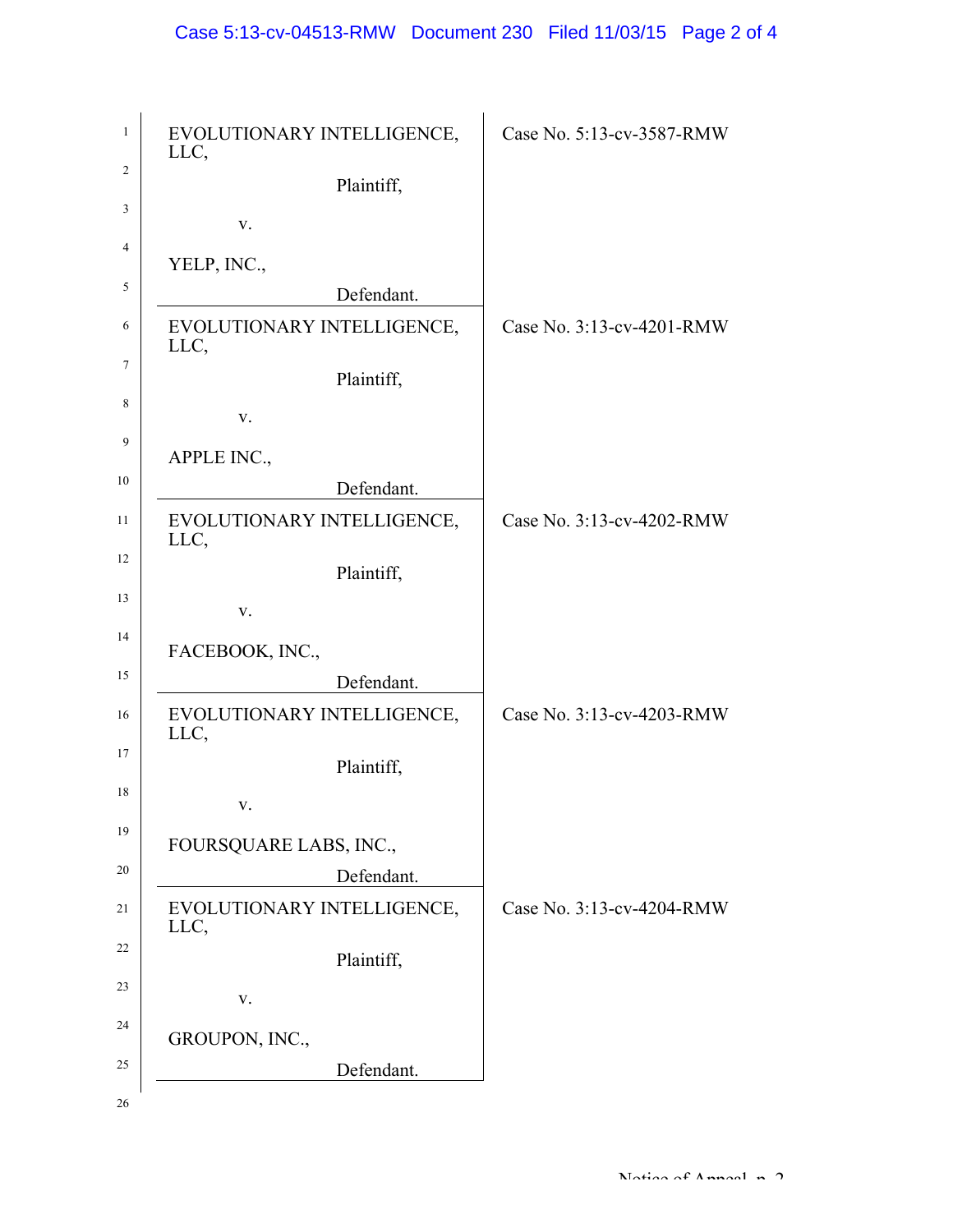| $\mathbf{1}$   | EVOLUTIONARY INTELLIGENCE,<br>LLC,                                              | Case No. 3:13-cv-4205-RMW |
|----------------|---------------------------------------------------------------------------------|---------------------------|
| 2              | Plaintiff,                                                                      |                           |
| 3              | V.                                                                              |                           |
| $\overline{4}$ | LIVINGSOCIAL, INC.,                                                             |                           |
| 5              | Defendant.                                                                      |                           |
| 6              | EVOLUTIONARY INTELLIGENCE,<br>LLC,                                              | Case No. 5:13-cv-4206-RMW |
| 7              | Plaintiff,                                                                      |                           |
| 8              | V.                                                                              |                           |
| 9              | MILLENNIAL MEDIA, INC.,                                                         |                           |
| 10             | Defendant.                                                                      |                           |
| 11             | EVOLUTIONARY INTELLIGENCE,<br>LLC,                                              | Case No. 3:13-cv-4207-RMW |
| 12             | Plaintiff,                                                                      |                           |
| 13             | V.                                                                              |                           |
| 14             | TWITTER, INC.,                                                                  |                           |
| 15             | Defendant.                                                                      |                           |
| 16             |                                                                                 |                           |
| 17             |                                                                                 |                           |
| 18             | Evolutionary Intelligence hereby given that plaintiff Evolutionary              |                           |
| 19             | Intelligence LLC appeals to the United States Court of Appeals for the Federal  |                           |
| 20             | Circuit from the district court's order and judgment entered on October 6, 2015 |                           |
| 21             | dismissing the above action.                                                    |                           |
| 22             |                                                                                 |                           |
| 23             |                                                                                 |                           |
|                |                                                                                 |                           |
| 24             |                                                                                 |                           |
| 25             |                                                                                 |                           |
| 26             |                                                                                 |                           |